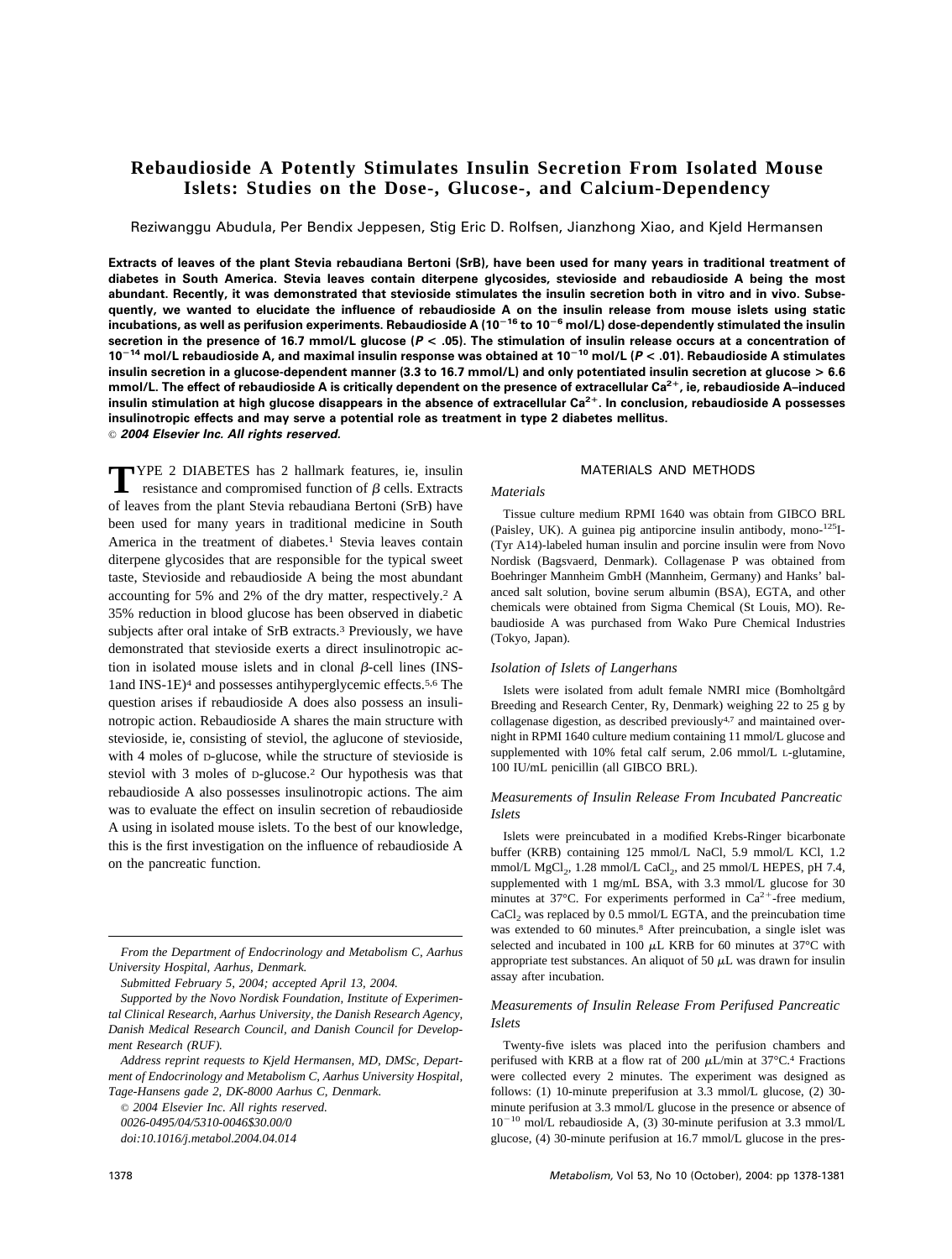

**Fig 1. Effect of rebaudioside A (1016mol/L to 10<sup>6</sup> mol/L) on glucose (16.7 mmol/L)-stimulated insulin secretion from isolated mouse islets incubated for 60 minutes. #***P* **< .05** *v* **control (glucose 16.7 mmol/L). Each bar represents the mean SEM from 16 incubations of a single islet.**

ence or absence of  $10^{-10}$  mol/L rebaudioside A, (5) 30-minute perifusion at 3.3 mmol/L glucose, (6) 20-minute preperifusion at 16.7 mmol/L glucose.

#### *Insulin Assay*

Insulin was analyzed by radioimmunoassay using a guinea pig antiporcine insulin antibody and mono- $125$ I-(Tyr A14)-labeled human insulin as tracer and porcine insulin as standard. The separation of bound and free radioactivity was performed using ethanol. Rebaudioside A at the concentration used did not interfere with the insulin assay.

#### *Statistical Analysis*

Data are expressed as means  $\pm$  SEM. Each treatment was compared with control, and statistical significance between 2 groups was evaluated using the Student's *t* test. A *P* value of less than .05 was considered statistically significant.

### RESULTS

# *The Dose- and Glucose-Dependent Effects of Rebaudioside A on Insulin Release*

Figure 1 demonstrates the effect of rebaudioside A  $(10^{-16}$  to  $10^{-6}$  mol/L) on glucose-stimulated (16.7 mmol/L) insulin release from mouse islets. The addition of increasing concentrations of rebaudioside A elicited a dose-dependent increase in the insulin secretion in the presence of 16.7 mmol/L glucose. The maximal insulin response was obtained at the concentration of  $10^{-10}$  mol/L ( $P < .01$ ) and the lowest effective dose of rebaudioside was  $10^{-14}$  mol/L.

Figure 2 shows the effects of rebaudioside A  $(10^{-10} \text{ mol/L})$ on insulin secretion from mouse islets at the glucose concentrations of 3.3, 6.6, 11.1, and 16.7 mmol/L, respectively. Rebaudioside A potentiated the insulin secretion at glucose levels of 11.1 mmol/L or higher ( $P < .05$ ), whereas no stimulatory effect was detected at normal or low glucose concentrations.

# *Effects of Rebaudioside A on the Dynamic of Insulin Release From Perifused Mouse Islets*

In the presence of 3.3 mmol/L glucose, the addition of rebaudioside A did not change basal insulin secretion. As



**Fig 2. Effect of rebaudioside A (10<sup>10</sup> mmol/L,** ■**) on insulin secretion from isolated mouse islets in the presence of glucose concentrations of 3.3, 6.6, 11.1, and 16.7 mmol/L, respectively. #***P* **< .05** *v* **control (in the absence of rebaudioside A, ). Each bar represents the mean SEM from 16 incubations of a single islet.**

expected, the increase in the prevailing glucose level from 3.3 to 16.7 mmol/L caused a biphasic insulin response from perifused islets. In the presence of high glucose (16.7 mmol/L), 10<sup>-10</sup> mol/L rebaudioside A elicited a pronounced and sustained monophasic increase in insulin release (Fig 3).

# *K-Adenosine Triphosphate Channel Dependency of the Insulinotropic Effect of Rebaudioside A*

As seen in Fig 4, the insulin response from islets incubated at 16.7 mmol/L glucose was diminished in the presence of 200  $\mu$ mol/L diazoxide. Addition of 10<sup>-10</sup> mol/L rebaudioside A was unable to counteract the inhibition of glucose-induced insulin release mediated by diazoxide.



**Fig 3. Insulin secretion from perifused isolated mouse islets in the absence (control,** E**) or presence of rebaudioside A (10<sup>10</sup> mol/L,** F**) at low (3.3 mmol/L) and high (16.7 mmol/L) glucose. Each curve is the mean SEM from 6 perifusion experiments with 25 islets in each.**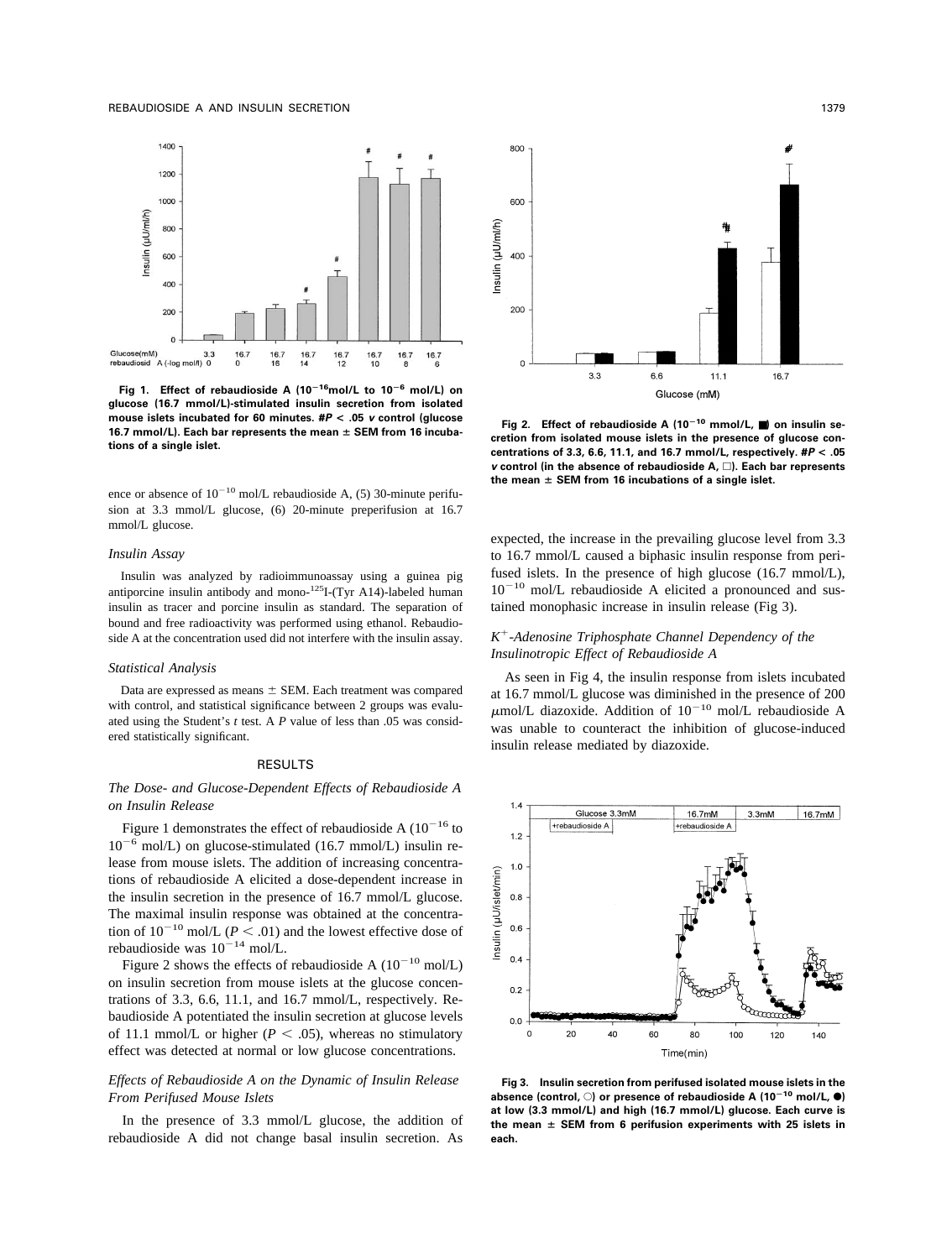

Fig 4. Effects of diazoxide (200  $\mu$ mol/L) on insulin release in the absence  $(\square)$  or presence of rebaudioside A  $(10^{-10} \text{ mol/L}, \square)$  in the **presence of high glucose (16.7 mmol/L). #***P* **< .05** *v* **control (absence of diazoxide). (**■**) Represents insulin secretion at 3.3 mmol/L glucose in the absence of diazoxide. Each bar represents the mean SEM from 16 incubations of a single islet.**

# *Ca2 Dependency of the Insulinotropic Effect of Rebaudioside A*

The dependence on extracellular  $Ca^{2+}$  was examined at 16.7 mmol/L glucose. As can be seen in Fig 5.16.7 mmol/L glucose alone or 16.7 mmol/L glucose in the presence of  $10^{-10}$  mol/L rebaudioside A did not stimulate insulin secretion in the absence of extracellular  $Ca^{2+}$ .

### **DISCUSSION**

We tested the hypothesis that an insulinotropic effect was harbored in the diterpene glycoside, rebaudioside A. The study is the first to demonstrate that rebaudioside A causes a doseand glucose-dependent stimulation of insulin secretion from isolated mice islets. Rebaudioside A elicits a typical monophasic insulin response. Interestingly, the stimulatory effect of rebaudioside A disappears in the presence of normal or low glucose. In the absence of extracellular calcium, the insulinotropic effect of rebaudioside A vanishes.

Type 2 diabetes is a chronic metabolic disorder that results from insufficient insulin secretion. The necessity to identify new molecules that safely stimulate endogenous insulin biosynthesis and secretion is considerable.<sup>9,10</sup> We have demonstrated that stevioside and steviol, glucosides present in SrB, both have the capability to potentiate insulin secretion from isolated mouse islets in a dose- and glucose-dependent manner.4 Rebaudioside A seems to be more potent than stevioside and steviol, eliciting clear-cut insulin stimulation even at a concentration as low as  $10^{-14}$  mol/L. The reason for the higher potency of rebaudioside A is not known. The difference in number and positions of the glucose molecules in these glycoside molecules may play a role in this respect. While steviol is an aglucon, rebaudioside A contain 4 glucose molecules versus 3 in stevioside. The purity of rebaudioside A is from 95% to 98% according to the information provided from the producer. Although, in theory, minor impurities of the tested substances may influence the findings, it seems unlikely that they should play a major role.

The insulinotropic effects of stevioside and steviol were critically dependent on the prevailing glucose concentration, ie, they potentiated insulin secretion only at or above 8.3 mmol/L glucose.4 The requirement of a supranormal glucose level as a costimulus for rebaudioside A to be insulinotropic is important, because this may reflect that Rebaudioside A, as stevioside4 seems to carry a lower risk of hypoglycemia than sulphonylureas. Thus the effects of rebaudioside A fade at glucose concentrations comparable with normoglycemia. In this context, it is noteworthy that we previously demonstrated that a bolus injection of stevioside in the fasting state did not cause hypoglycemia in the normal Wistar rat or the diabetic Goto-Kakizaki (GK) rat.5

In perifusion experiments, we demonstrated that rebaudioside A elicits a distinct monophasic insulin response, similarly to what we have previously found for stevioside.4 Despite the apparent lack of a first-phase insulin response of stevioside in vitro,4 long-term oral stevioside treatment improves first-phase insulin response in the diabetic GK rat.5

To understand the mechanisms of action of rebaudioside A on the  $\beta$  cells, we incubated pancreatic islets with diazoxide, a compound that inhibits the insulin release by increasing  $K^+$ conductance of the  $\beta$ -cell membrane through opening of the adenosine triphosphate (ATP)-sensitive  $K^+$  channels.<sup>11,12</sup> Rebaudioside A was unable to reverse the inhibitory effect of 200  $\mu$ mol/L diazoxide on glucose-induced insulin release. This suggests that rebaudioside A may not affect ATP-sensitive  $K^+$ channels in the  $\beta$  cells like we previously demonstrated for stevioside.4 Further studies are, however, needed to clarify whether or not rebaudioside A does affect the ATP-sensitive  $K<sup>+</sup>$  channels directly.

In the present study, rebaudioside A  $(10^{-10} \text{ mol/L})$  did not stimulate insulin release at 16.7 mmol/L glucose in the absence of extracellular  $Ca^{2+}$ . This suggests that the insulinotropic effect of rebaudioside A is critically dependent on  $Ca^{2+}$  influx



**Fig 5. Effect of rebaudioside (10<sup>10</sup> mol/L) on insulin release in Ca2**-**-free medium. Isolated mouse islets were incubated for 60 minutes in the absence or presence (control) of extracellular calcium at glucose concentrations of 3.3 (**■**), 16.7 (), and 16.7 mmol/L plus** rebaudioside A (10<sup>-10</sup>mol/L,  $\Box$ ). Each bar represents the mean  $\pm$ **SEM from 16 incubations of single islets. #***P* **< .05** *v* **control.**